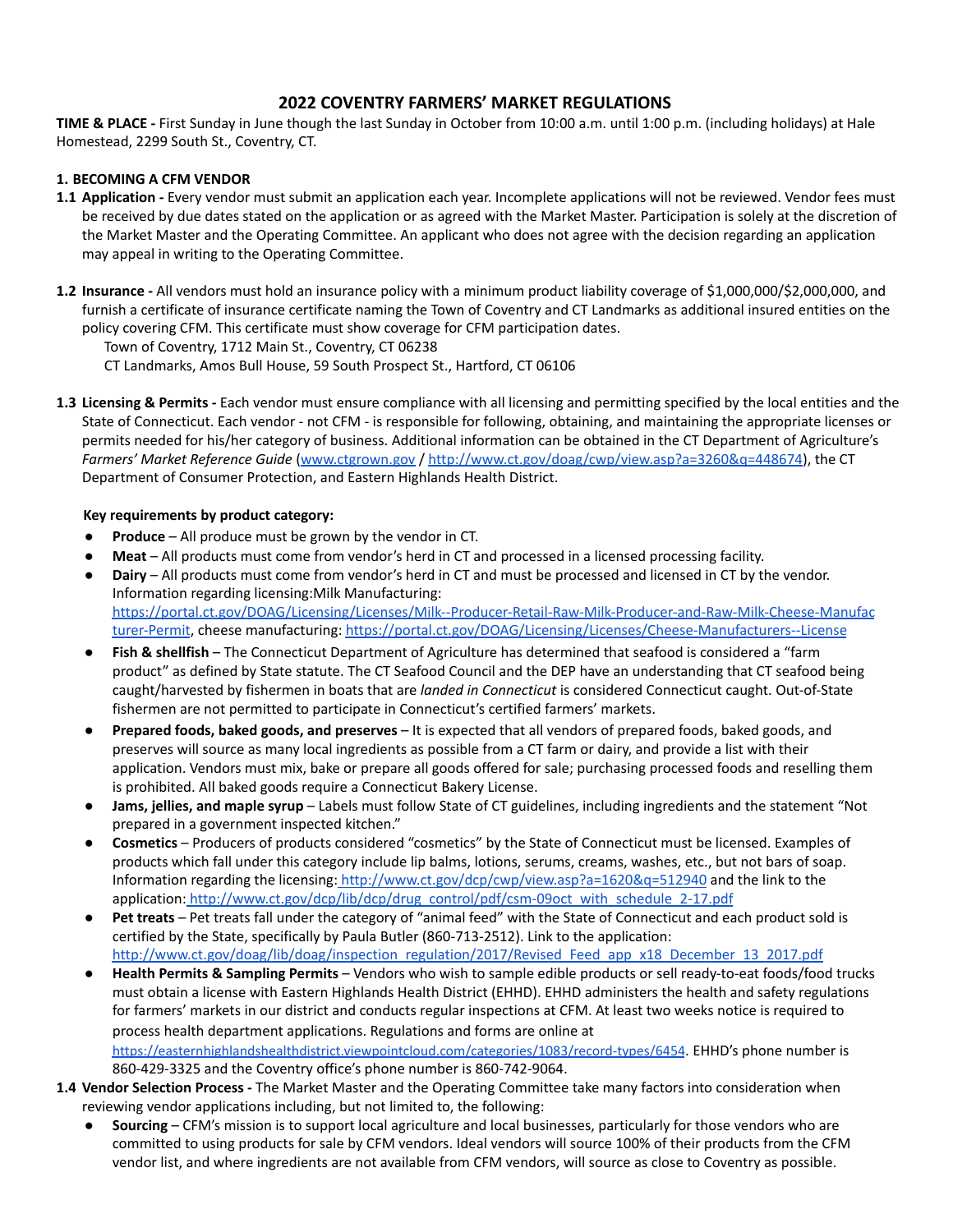- **Quality** Customer expectations are for high-quality products and experiences. Ideal vendors will have high-quality products/ingredients such as minimally processed, healthy products per FDA standards, and a high-quality presentation (clean tent, clear signage, easy access).
- **Conduct** Every vendor is both the face of their own organization and the Market. Ideal vendors will be owner-staffed and actively contribute to improving the vitality and viability of the Market through excellent customer service and positive interactions with customers, fellow vendors, and market staff and volunteers. They will have few customer/vendor complaints and any concerns are handled promptly and professionally.
- Attendance Consistency is critical in attracting buying customers to the Market. Ideal vendors fulfill their commitment to attend all scheduled Market dates.
- **Variety** Ideal vendors offer desirable products not readily offered by other vendors at the Market.
- **Marketing and Promotion** Vendors are expected to promote not only their business but their participation at each Market.
- **Participation in Market Programming** Market events are vital to the success of this market. Vendors who are active participants in these events through both donations and time will be given preference.
- **Fee Payment and Licensing** Ideal vendors pay vendor fees promptly and obtain necessary licenses in a timely manner, without being reminded.
- Safety The safety of the Market is the responsibility of each and every vendor. Ideal vendors take safety regulations seriously, including physical safety such as proper tent anchoring and health inspections. In the instance of issues, the vendor handles any feedback or concerns promptly and professionally.
- **1.5 Full-Time Vendor Spaces** Availability of full-time vendor spaces is given to the prior year's roster of full-time vendors in good standing. Any member who participated in the previous years and did not attend a minimum of 20 markets in the prior season may lose this priority in the following year's application process. See Sections 2.26 and 2.27 for additional information.
- **1.6 Guest Vendor Spaces** Guest vendor spaces are filled via selection from annual applications, which are accepted on a rolling basis throughout the Market season. The number of guest vendor spaces each week is determined according to field restrictions, themes, and a desire to maintain a diverse assortment of product categories. All applications are reviewed by the Market Master and the Operating Committee and space is determined by individual market date.
- **1.7 Community & Sponsor Spaces** Community and sponsor spaces are filled on a first-come, first-served basis throughout the Market season. Participants may not sell product or merchandise at the CFM unless expressly reviewed and approved. Please refer to those applications and regulations for more details.

### **2. EXPECTATIONS OF APPROVED VENDORS**

- **2.1 What Can Be Sold at CFM -** CFM is a producer-only market and all products sold in the market field must be made within the boundaries of the State of Connecticut by the vendor selling the products. Purchasing product for reselling is not allowed. Vendors may sell only what has been approved during the application process. All booth staff, whether owner or employee, shall be held strictly responsible for adhering to this policy. Any changes or alterations in crop or product lists must be approved in writing by the Market Master before being sold.
- **2.2 Participation in the CFM Friends of the Market Program -** All vendors are required to offer a discount or free item to customers displaying a Friend of the Market tote bag. Each year, the tote bag is a specific color, and only customers carrying the 2022 tote should be offered this benefit. Vendors must post this special each week on the laminated sign provided by CFM in an obvious place by the start of every Market.
- **2.3 Participation with CFM Wooden Nickels Program** All vendors are required to accept CFM wooden nickels as a method of payment. Each token has a \$1 retail value and vendors may redeem the tokens at the Market Master tent during the Market.
- **2.4 Response to Scheduled Weekly Emails -** All vendors must respond to the scheduled weekly emails (sent each Monday by the Market Master) by the date/time specified in the email with the information requested.
- **2.5 Food Truck Vendors -** All food truck vendors are required to offer at least one menu item each week that features CT grown or produced ingredients. Preferably, the main ingredients used will be from CFM vendors. The menu item(s) must be advertised to customers at the Market, including the name of the local vendor whose ingredients are used. Failure to comply with this requirement may result in the vendor not being allowed to sell and dismissal as a CFM food truck vendor, with no refund of vendor fees.
- **2.6 Proper Maintenance of Licenses & Permits -** Vendors are expected to properly maintain licenses and permits as required by local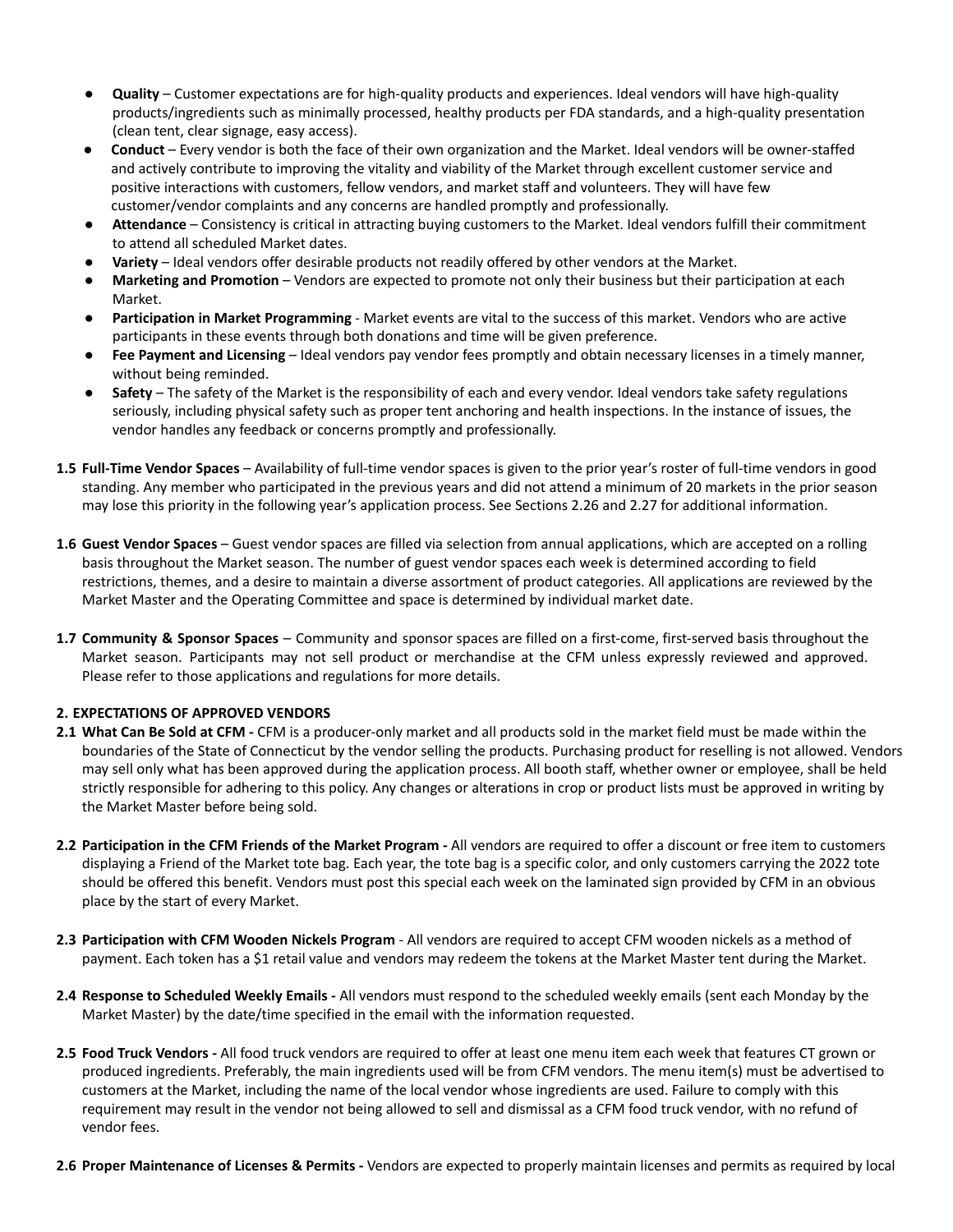and State law, and to provide current copies of all documents to CFM during the Market season. Failure to provide copies of legal and health department required documents will result in loss of Market space until such documents are in order.

- **2.7 Food Safety -** Vendors must maintain foods at proper temperatures as required by State and EHHD regulations and to observe proper food handling procedures, including having a hand wash station properly set up prior to the start of each Market. Failure to comply with health code requirements may result in the vendor not being allowed to sell and dismissal as a CFM vendor, with no refund of vendor fees.
- **2.8 WIC & Senior Farmers' Market Nutrition Program Participation -** CFM is an approved market for WIC and the Senior Farmers' Market Nutrition Program approved market for fruit and vegetable vendors. Vendors are expected to obtain WIC certification through the Connecticut Department of Agriculture and prominently display their certificates in public view. Vendors not yet certified are responsible for contacting the Department of Agriculture for certification training.
- **2.9 Weather Exemption:** CFM is a rain or shine market. Certain products, such as apparel and textiles, may qualify for a weather exemption. If you feel strongly that your products qualify for review under this exemption policy, explain in the application why you should be exempt from attending on wet or rainy days. A final determination will be made in writing by the Market Operating Committee prior to the start of the season and the Committee reserves the right to revisit this policy on an individual and Market-wide basis throughout the season.
- **2.10 Breakfast Food Exemption:** If you offer a ready-to-eat or made-to-order breakfast item and you would like permission to sell it before the Market's 10 a.m. opening bell, explain in the application what the item is. A final determination will be made in writing by the Market Master prior to the start of the season and the Operating Committee reserves the right to revisit this policy on an individual and Market-wide basis throughout the season.
- **2.11 Marketing -** In order to help CFM promote our vendors, improve participation at the Market, and help customers learn more about CFM's vendors each week, we **strongly encourage** all vendors to subscribe to and share the weekly newsletter, both via email and on social media. We also strongly encourage cross-promoting CFM posts on social media.
- **2.12 Generator Use -** CFM expects vendors to have a quiet model of generator for Market use. Questions regarding generators should consult with the Market Master. Failure to address Market Master concerns about a loud generator may result in dismissal as a CFM vendor, with no refund of vendor fees.
- **2.13 Market Wifi -** Market wifi is to be used for the processing of credit card transactions only. Vendors should not share the password with anyone who is not a vendor.
- **2.14 Cell Phone Usage -** With the obvious exception of credit card processing, cell phone usage by vendors should be kept to a minimum during Market hours, as it presents an image of indifference and lack of attention toward customers and the Market.
- **2.15 Smoking and Substance Use in the Market Field -** Smoking and the consumption of alcohol or illegal drugs are not allowed on the premises during Market hours.
- **2.16 Conduct in the Market Field -** All vendors act as representatives of their own businesses and also of CFM and are expected to act in a professional manner at all times in the Market field. Unprofessional and inappropriate behavior, including use of profanity, shouting, and general disruption to the Market will not be tolerated and may result in removal.
- **2.17 Animals at the Market -** It is expected that vendors keep your dog on a leash and behind displays, out of range of any products or customers. CFM reserves the right to revoke this privilege on an individual or Market-wide basis as deemed appropriate.
- **2.18 Market Day Procedures -** Customers begin arriving at the Market much sooner than 9:45 a.m. and vendors have the opportunity to talk about their products or offer samples of products before the opening bell. **Setup:** Begins at 8:15 a.m. and must be completed by 9:45 a.m., including all signage and displays. The only exceptions to this policy are the sale of breakfast foods, which must be requested in the vendor application and approved in writing by the Market Master and CSA or restaurant pickups pre-paid in advance.

**Selling:** Vendors shall start selling promptly at the 10:00 a.m. opening bell and cease selling at 1:00 p.m. with the closing bell. **Breakdown:** Begins at 1:00 p.m. - not before. All tents, signage, tables, and displays must remain up until the closing bell. **Motor Vehicle Safety:** Motor vehicle traffic is not allowed in the field from 9:45 a.m. to 1:00 p.m. All vendors must drive slowly during entrance into and exit from the Homestead site and through the market field.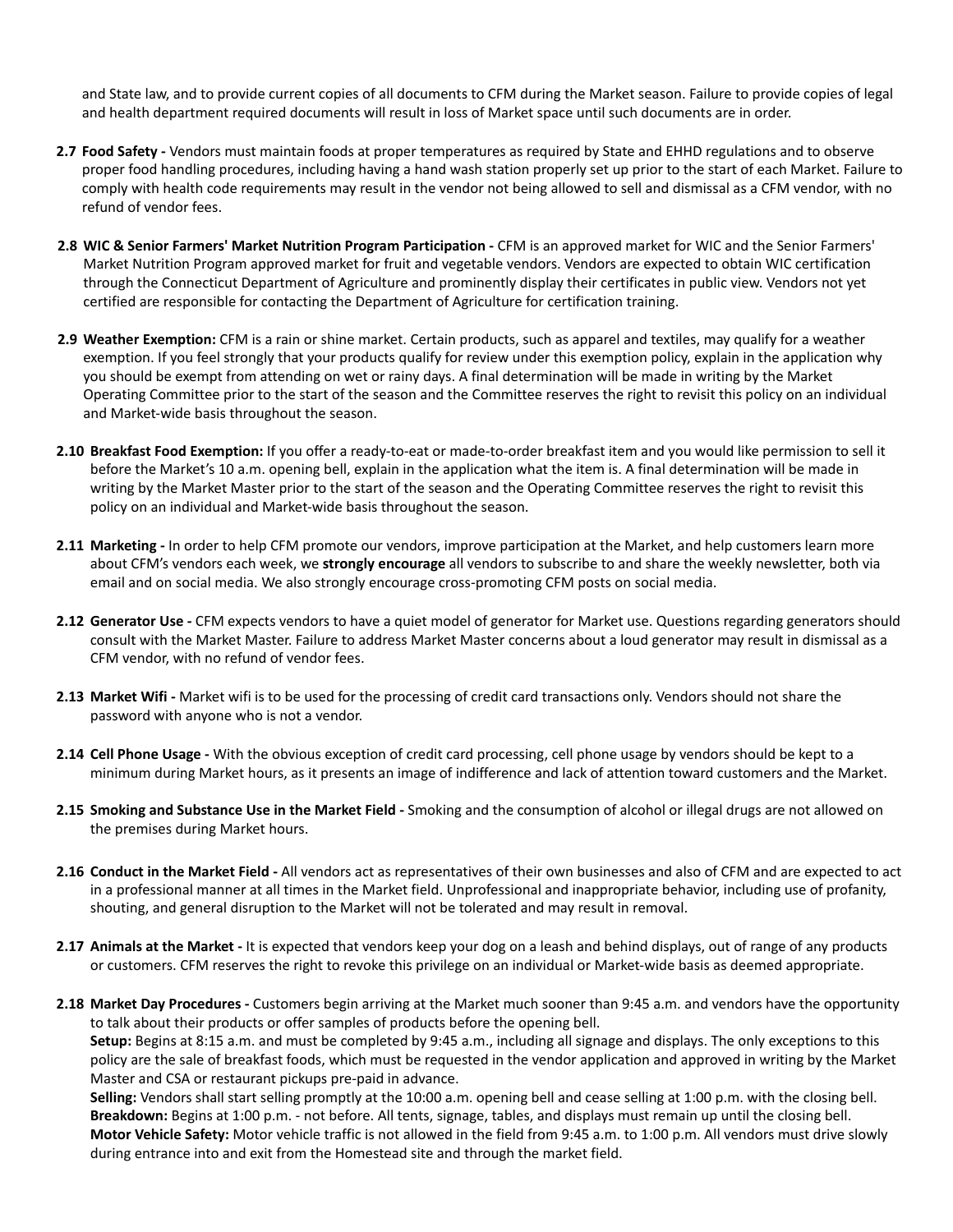- **2.19 Market Day Clean Up -** CFM provides vendors complimentary access to a dumpster. Vendors are responsible for maintaining sanitary conditions around their space including properly cleaning up at the end of each Market, including trash left behind by customers around the field. Trash bags should be brought to the dumpster, not added to trash cans in the Market field.
- **2.20 Parking -** CFM is a busy market and can have customer perception of crowding and difficult parking. This perception is supported when close parking is not available to customers, discouraging them from shopping. Each vendor is allotted space for one vehicle in the Market field/food truck lane. If your business has more than one vehicle, please advise your staff to check in with market staff to determine where they should park - behind the Market barn, on the side of South St. or in the Fife and Drum parking lot located to the east of Hale Homestead. Doing so will maximize the availability of customer parking spaces.
- **2.21 Signage & Pricing -** All vendors must display signage in a prominent location (truck mounted is allowed) identifying their business name and ideally, the town they are from. All product description signs must be accurate and truthful. Each vendor should have clear identification of price per unit for each commodity and clearly marked or posted. Only vendors with organic certification are allowed to advertise a product as organic and display the USDA Certified Organic logo. Farmers should be sure their signage complies with the Connecticut Department of Agriculture's CT Grown Program guidelines. These can be found at [http://www.ct.gov/doag/cwp/view.asp?a=3243&q=398984.](http://www.ct.gov/doag/cwp/view.asp?a=3243&q=398984)
- **2.22 Tents, Umbrellas, Canopies, and Displays -** The Market field has no shade and strong gusts of wind are common throughout our season. We encourage all vendors to use an EZ-Up style canopy to provide adequate shade for both vendor and customer. All canopies, tents, tables and displays must fit within the assigned space. Tents must be properly anchored at all times - meaning weighted down properly and securely on all four corners. We further recommend that weights are used rather than pins or screws into the ground. All tents, umbrellas and canopies are also required to be flame retardant.
- **2.23 Weather -** CFM has always been, and continues to be, a rain or shine Market. This means all vendors are expected to be at the Market as long as it has not been canceled. Reasons for cancellation would include extreme weather conditions such as lightning, snow storms or hurricanes. In circumstances such as these, Market staff will contact all vendors. Certain types of products, such as apparel and textiles, may qualify for a weather exemption. If a vendor feels that his/her products qualify for review under this exemption policy, it must be requested on the application and approved pre-season in writing by the Market Master. A final determination will be made by the Market Operating Committee prior to the start of the season and the Committee reserves the right to revisit this policy on an individual and Market-wide basis throughout the season.
- **2.24 Inspection of Facilities -** All vendors shall allow the Market to inspect their production facilities at any time, with or without notice, so as to maintain the integrity of our producer-only market. CFM authorizes its Market Master and members of the Operating Committee to conduct such visits.
- **2.25 Absences from the Market -** CFM customers rely on vendors to be committed to providing products on a reliable schedule. Every full-time vendor is expected to attend the entire Market season and guest vendors are expected to attend every accepted Market date. Full-time vendors are permitted two scheduled days off, which must be submitted on the application and approved by the Market Master. Inadequate staffing and weather do not qualify as excused absences. A maximum of three absences, comprising only pre-scheduled and emergency absences, will be permitted after which the vendor will be referred to the Operating Committee for discussion about attendance. Exceptions for emergencies may be made at the Market Master's discretion.
- **2.26 Three-Strikes Rule -** A three-strike rule applies to all vendors. Any violation of these regulations, e.g. not replying to weekly emails, health code violations, conduct not becoming of a vendor, etc., will be documented in writing to the vendor. After a third violation, it will be reported to the Operating Committee for further review and consideration of disciplinary action or dismissal from the Market. The Market Master and the Operating Committee reserve the right to review on a case-by-case basis and to allow exceptions.

### **3. GENERAL TERMS AND LIABILITIES**

**3.1 General -** The Market prohibits discrimination in all its programs and activities on the basis of any protected class under federal, State, or local law, including race, color, creed, national origin, age, disability, gender, marital status, familial status, religion, sexual orientation, veteran status or socioeconomic status including discrimination or harassment because all or part of an individual's income is derived from any form of public assistance. All discrimination, harassment and inappropriate conduct is prohibited in any form including verbal, non-verbal and physical unwanted acts and not limited to email, voicemail, chat rooms, Internet use or history, text messages, videos, pictures, images, writings, words or gestures. Examples of inappropriate conduct could include behavior such as sexual innuendos, lewd remarks, threats, epithets, derogatory comments, visual depictions, unwelcome jokes and teasing. Violations of this policy will not be tolerated and may result in permanent removal from the Market. There will be no